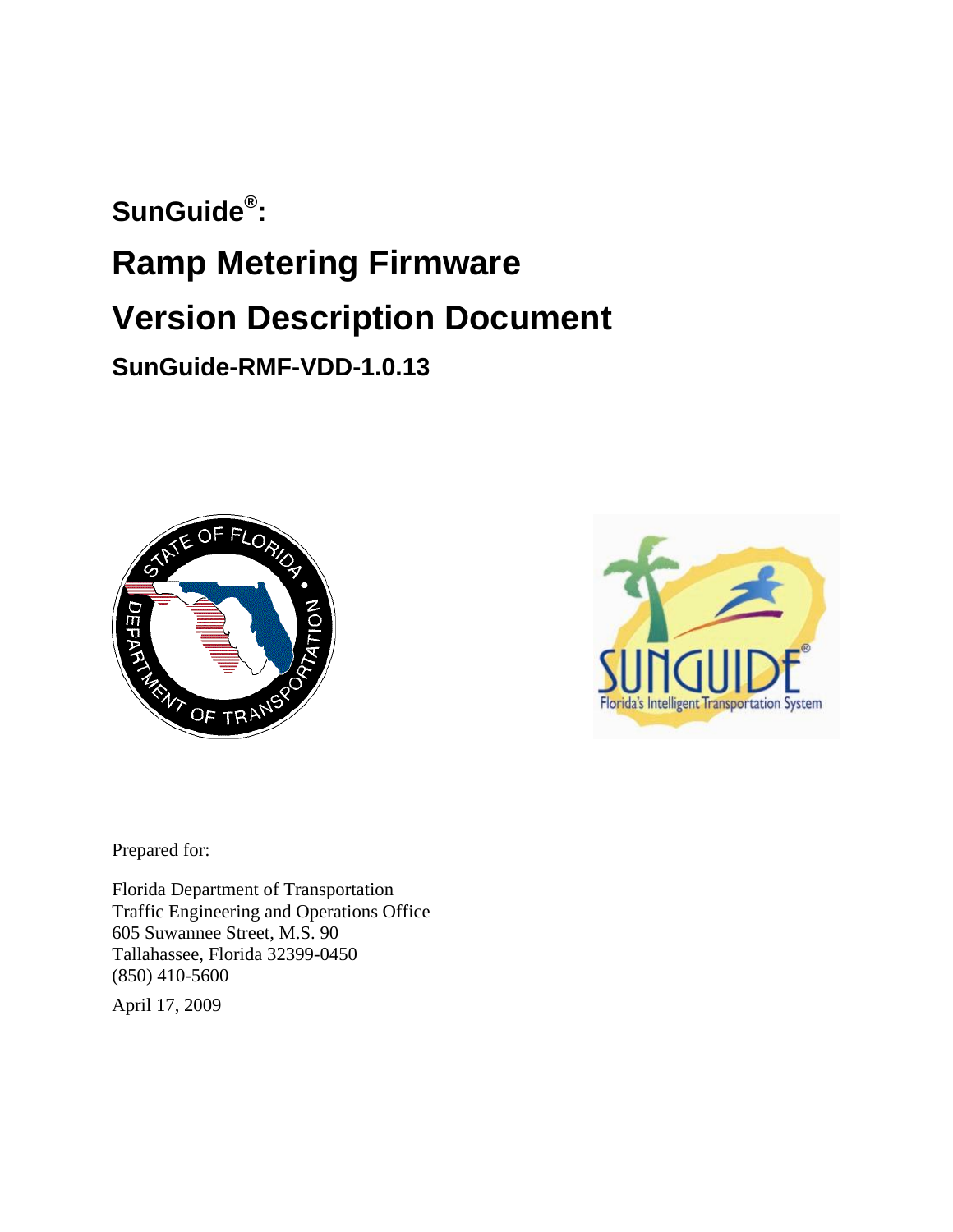| <b>Document Control Panel</b> |                               |                |             |  |
|-------------------------------|-------------------------------|----------------|-------------|--|
| File Name:                    | SunGuide-RMF-VDD-1.0.13       |                |             |  |
| <b>File Location:</b>         | <b>SunGuide CM Repository</b> |                |             |  |
| CDRL:                         | n/a                           |                |             |  |
|                               | <b>Name</b>                   | <b>Initial</b> | <b>Date</b> |  |
| Created By:                   | John Brisco, SwRI®            | <b>JSB</b>     | 02/28/07    |  |
|                               | Steve Sprouffske, SwRI        | <b>SJS</b>     | 03/05/07    |  |
|                               | Bruce Farmer, SwRI            | <b>SBF</b>     | 03/07/07    |  |
| Reviewed By:                  | Steve Dellenback, SwRI        | <b>SWD</b>     | 03/09/07    |  |
|                               | Steve Dellenback, SwRI        | <b>SWD</b>     | 04/06/07    |  |
|                               | Steve Dellenback, SwRI        | <b>SWD</b>     | 04/12/07    |  |
|                               | Steve Dellenback, SwRI        | <b>SWD</b>     | 04/30/07    |  |
|                               | Steve Dellenback, SwRI        | <b>SWD</b>     | 06/05/07    |  |
|                               | Steve Dellenback, SwRI        | <b>SWD</b>     | 03/17/08    |  |
|                               | Steve Dellenback, SwRI        | <b>SWD</b>     | 03/05/09    |  |
|                               | Steve Dellenback, SwRI        | <b>SWD</b>     | 04/17/09    |  |
|                               |                               |                |             |  |
|                               |                               |                |             |  |
| Modified By:                  | John Brisco, SwRI             | <b>JSB</b>     | 04/05/07    |  |
|                               | John Brisco, SwRI             | <b>JSB</b>     | 04/12/07    |  |
|                               | John Brisco, SwRI             | <b>JSB</b>     | 04/27/07    |  |
|                               | Bruce Farmer, SwRI            | <b>SBF</b>     | 05/30/07    |  |
|                               | Steve Sprouffske, SwRI        | <b>SJS</b>     | 03/11/08    |  |
|                               | Marc Alban, SwRI              | <b>MCA</b>     | 03/04/09    |  |
|                               | Marc Alban, SwRI              | <b>MCA</b>     | 04/16/09    |  |
|                               |                               |                |             |  |
|                               |                               |                |             |  |
|                               |                               |                |             |  |
|                               |                               |                |             |  |
| Completed By:                 |                               |                |             |  |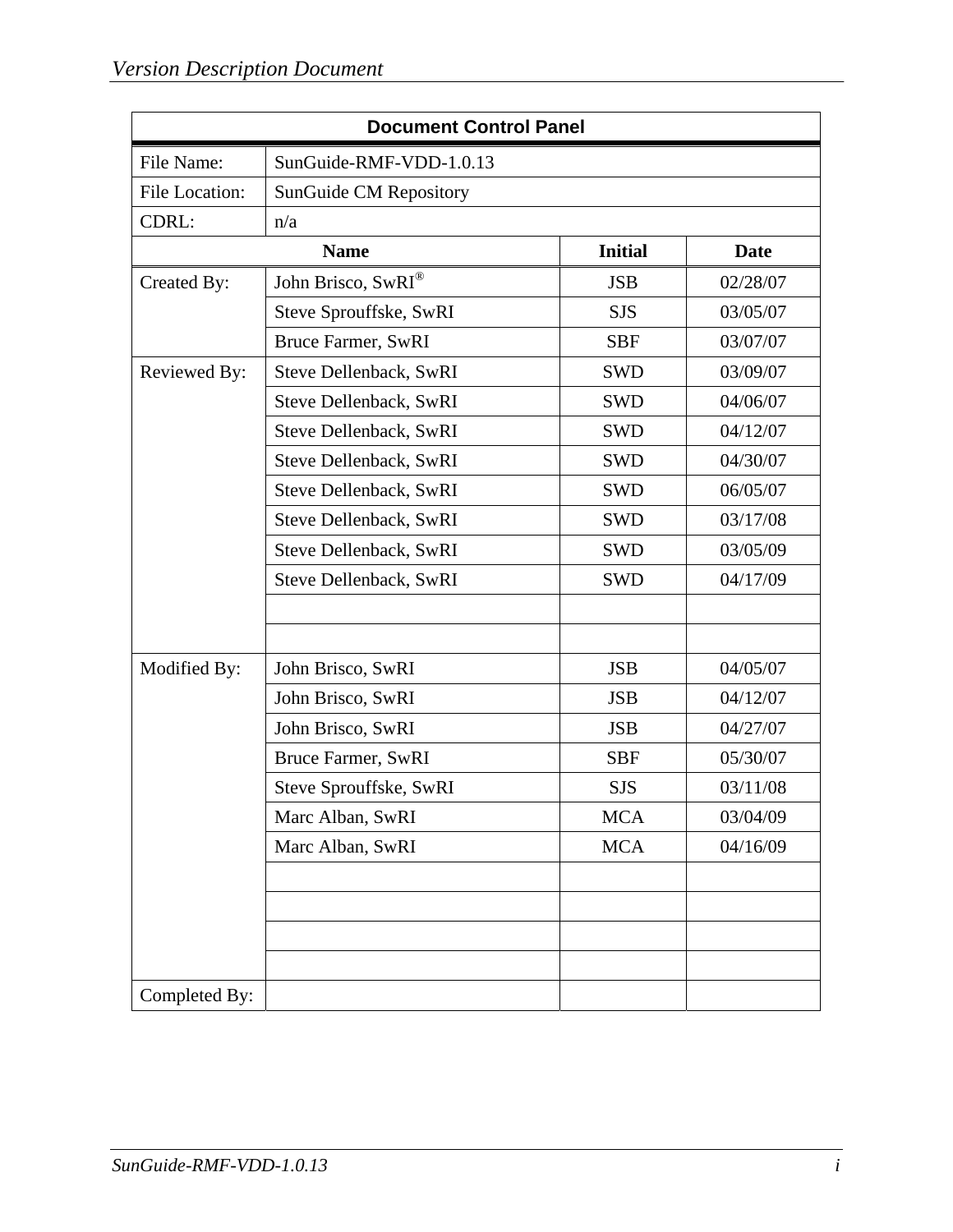## **Table of Contents**

|    |     |                                                        | Page |
|----|-----|--------------------------------------------------------|------|
|    |     |                                                        |      |
|    |     |                                                        |      |
|    |     |                                                        |      |
| 1. |     |                                                        |      |
|    | 1.1 |                                                        |      |
|    | 1.2 |                                                        |      |
|    | 1.3 |                                                        |      |
|    | 1.4 |                                                        |      |
| 2. |     |                                                        |      |
|    | 2.1 |                                                        |      |
|    | 2.2 |                                                        |      |
|    |     |                                                        |      |
|    |     |                                                        |      |
|    | 2.3 |                                                        |      |
| 3. |     |                                                        |      |
|    | 3.1 |                                                        |      |
|    | 3.2 |                                                        |      |
|    | 3.3 |                                                        |      |
| 4. |     | Source Code Installation (For Development Purposes)  8 |      |
|    | 4.1 |                                                        |      |
|    |     |                                                        |      |
|    |     |                                                        |      |
|    | 4.2 |                                                        |      |
| 5. |     |                                                        |      |
|    |     |                                                        |      |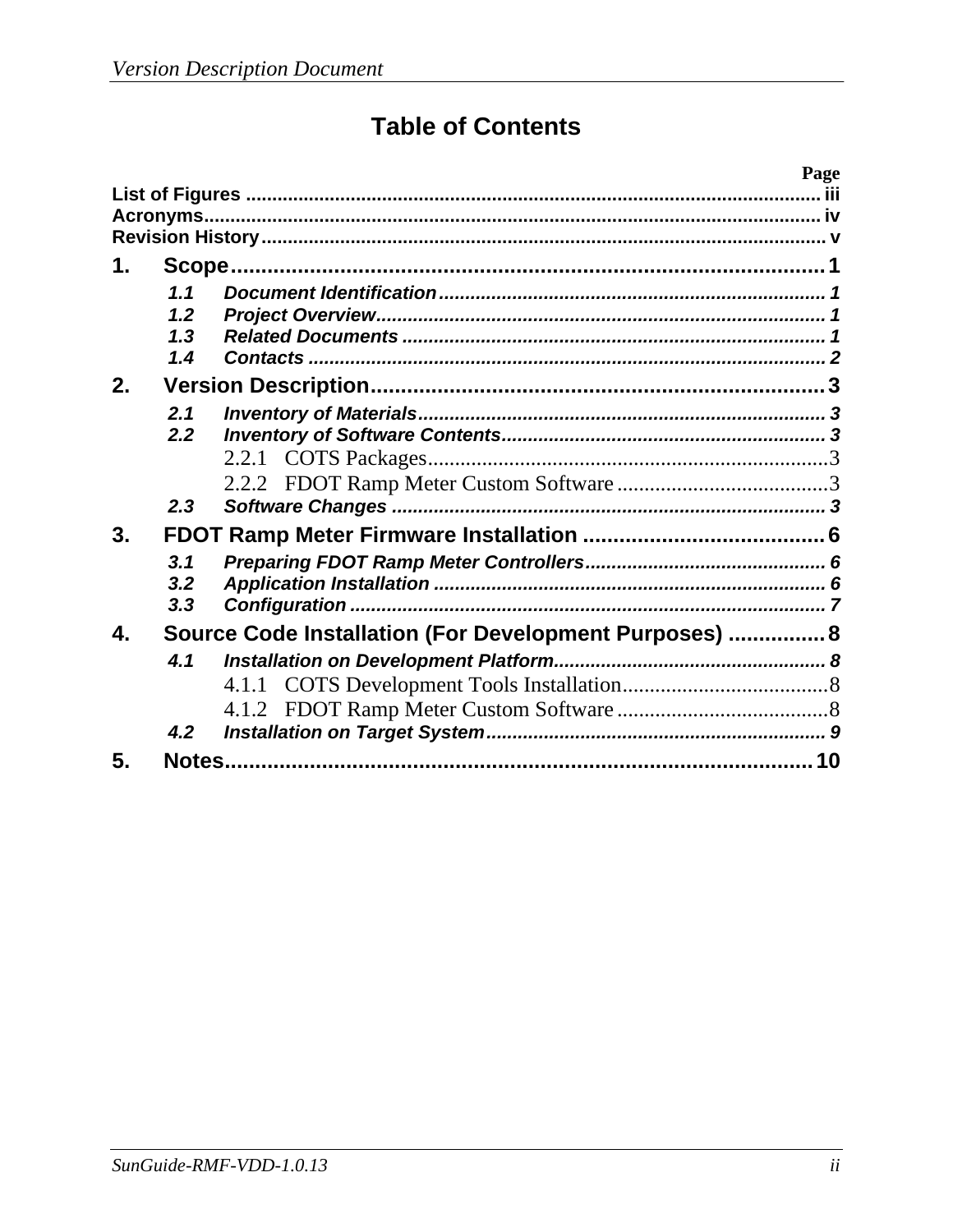## **List of Figures**

#### **Page**  Figure 1.1 - High-Level Architectural Concept .............................................................................. 1 Figure 3.1 - Controller CPU Card ................................................................................................... 6 Figure 3.2 - EPROM Close-up........................................................................................................ 7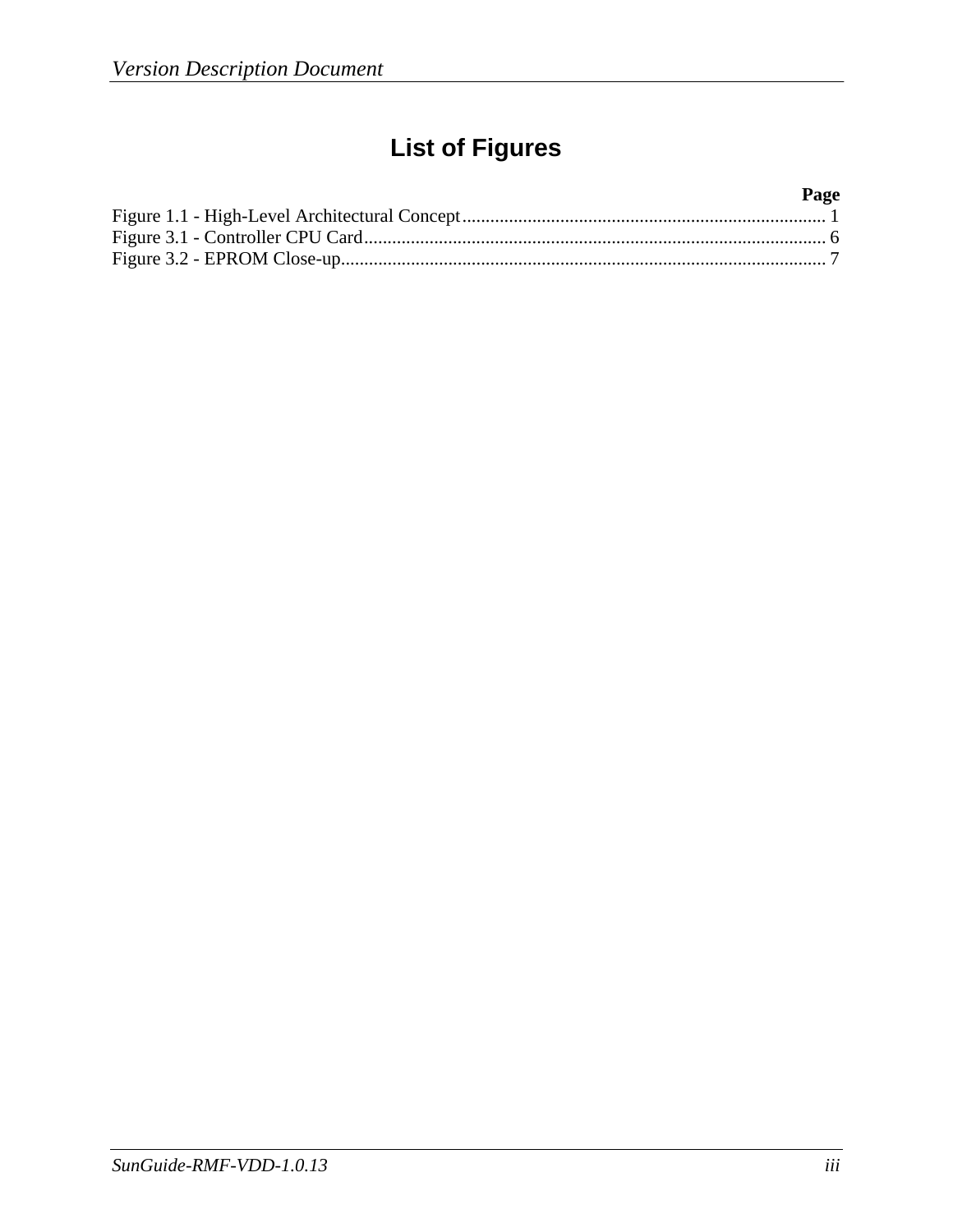## **List of Acronyms**

|                      | COTS Commercial-Off-The-Shelf               |
|----------------------|---------------------------------------------|
|                      | CPUCentral Processing Unit                  |
|                      | DOT Department of Transportation            |
|                      | EPROMErasable Programmable Read Only Memory |
|                      |                                             |
|                      | ITNInvitation to Negotiate                  |
|                      | ITSIntelligent Transportation Systems       |
|                      | RMS Ramp Meter Subsystem                    |
| ROM Read Only Memory |                                             |
|                      | SwRI Southwest Research Institute®          |
|                      | VDDVersion Description Document             |
|                      | W3World Wide Web Consortium                 |
|                      |                                             |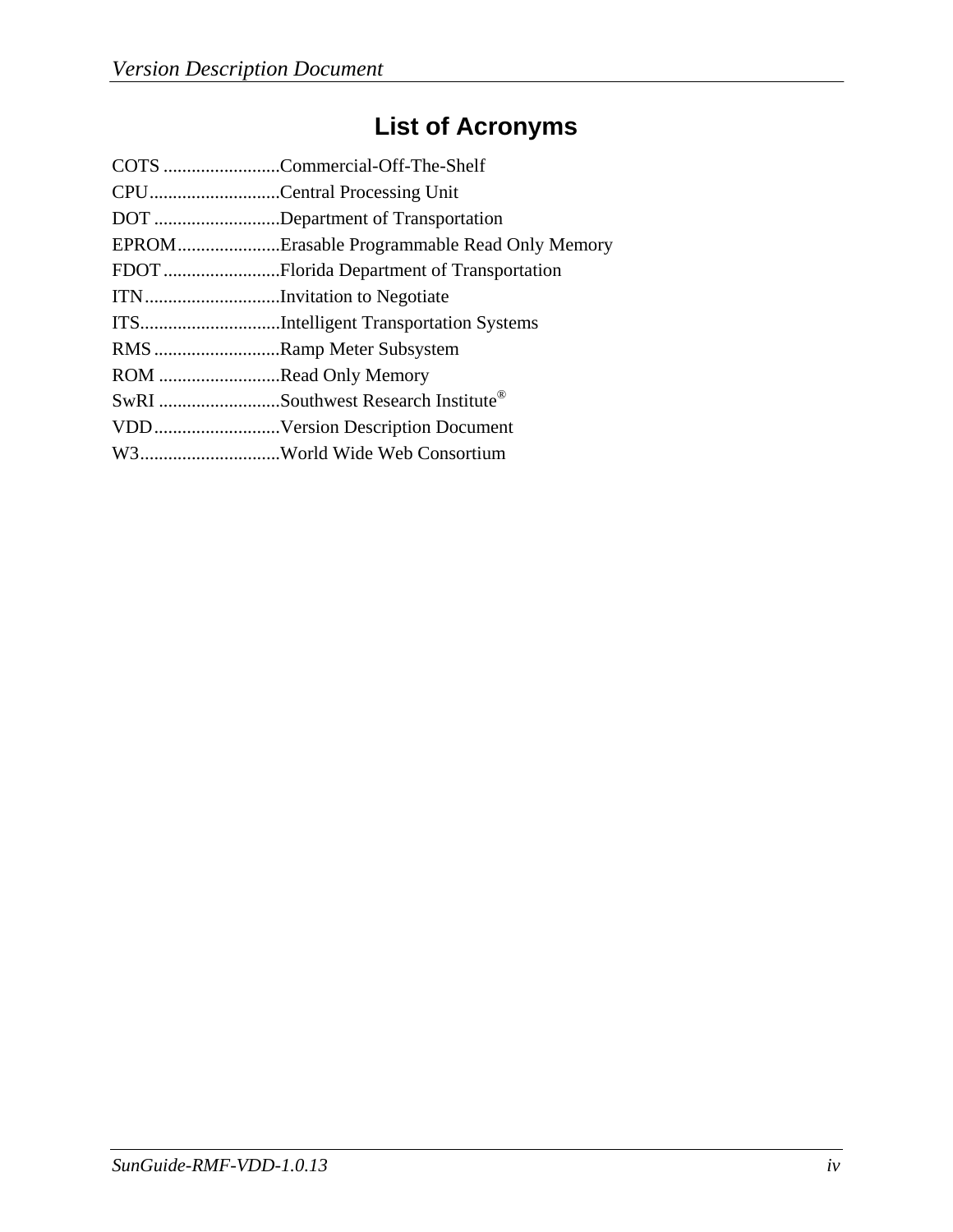### **Revision History**

| <b>Revision</b> | <b>Date</b>       | <b>Changes</b>                                                                                                                                                                                                                                                                                                                                                                                                                                                                                        |
|-----------------|-------------------|-------------------------------------------------------------------------------------------------------------------------------------------------------------------------------------------------------------------------------------------------------------------------------------------------------------------------------------------------------------------------------------------------------------------------------------------------------------------------------------------------------|
| 1.0.0           | March 14, 2007    | Initial Release.                                                                                                                                                                                                                                                                                                                                                                                                                                                                                      |
| 1.0.1           | April 6, 2007     | Changes and additions suggested after initial testing at the<br>TERL.                                                                                                                                                                                                                                                                                                                                                                                                                                 |
| 1.0.2           | April 12, 2007    | Changed watchdog output toggle rate.                                                                                                                                                                                                                                                                                                                                                                                                                                                                  |
| 1.0.3           | April 30, 2007    | Modified the metering algorithm to correctly manage signal light<br>timing in special cases. Moved the Metering LED output to C1<br>connector pin 8. Moved the memory locations for detector echo<br>and input echo from the F1 page to the C page. Modified the<br>keypad interface memory viewing feature to update in real time<br>the current memory location displayed. Modified detector data<br>collection process to remove interrupt conflicts preventing<br>proper speed trap calculations. |
| 1.0.4           | May 21, 2007      | Addressed issues #19, #20, #21, #22, #29 and #37                                                                                                                                                                                                                                                                                                                                                                                                                                                      |
| 1.0.5           | June 6, 2007      | Addressed issues #20, #28, #31, and #32                                                                                                                                                                                                                                                                                                                                                                                                                                                               |
| 1.0.6           | June 14, 2007     | Release was for on-site testing, no formal release was<br>performed.                                                                                                                                                                                                                                                                                                                                                                                                                                  |
| 1.0.6           | June 15, 2007     | Release was for on-site testing, no formal release was<br>performed.                                                                                                                                                                                                                                                                                                                                                                                                                                  |
| 1.0.8           | January 21, 2008  | Release was for on-site testing, no formal release was<br>performed.                                                                                                                                                                                                                                                                                                                                                                                                                                  |
| 1.0.9           | February 18, 2008 | Release was for on-site testing, no formal release was<br>performed.                                                                                                                                                                                                                                                                                                                                                                                                                                  |
| 1.0.10          | March 17, 2008    | Resolved all outstanding issues from IV&V and Acceptance<br>Testing.                                                                                                                                                                                                                                                                                                                                                                                                                                  |
| 1.0.11          | February 12, 2009 | Addressed issues #1050 and #1076                                                                                                                                                                                                                                                                                                                                                                                                                                                                      |
| 1.0.12          | February 13, 2009 | Addressed issue #1079                                                                                                                                                                                                                                                                                                                                                                                                                                                                                 |
| 1.0.13          | April, 17, 2009   | Addressed issue #1068                                                                                                                                                                                                                                                                                                                                                                                                                                                                                 |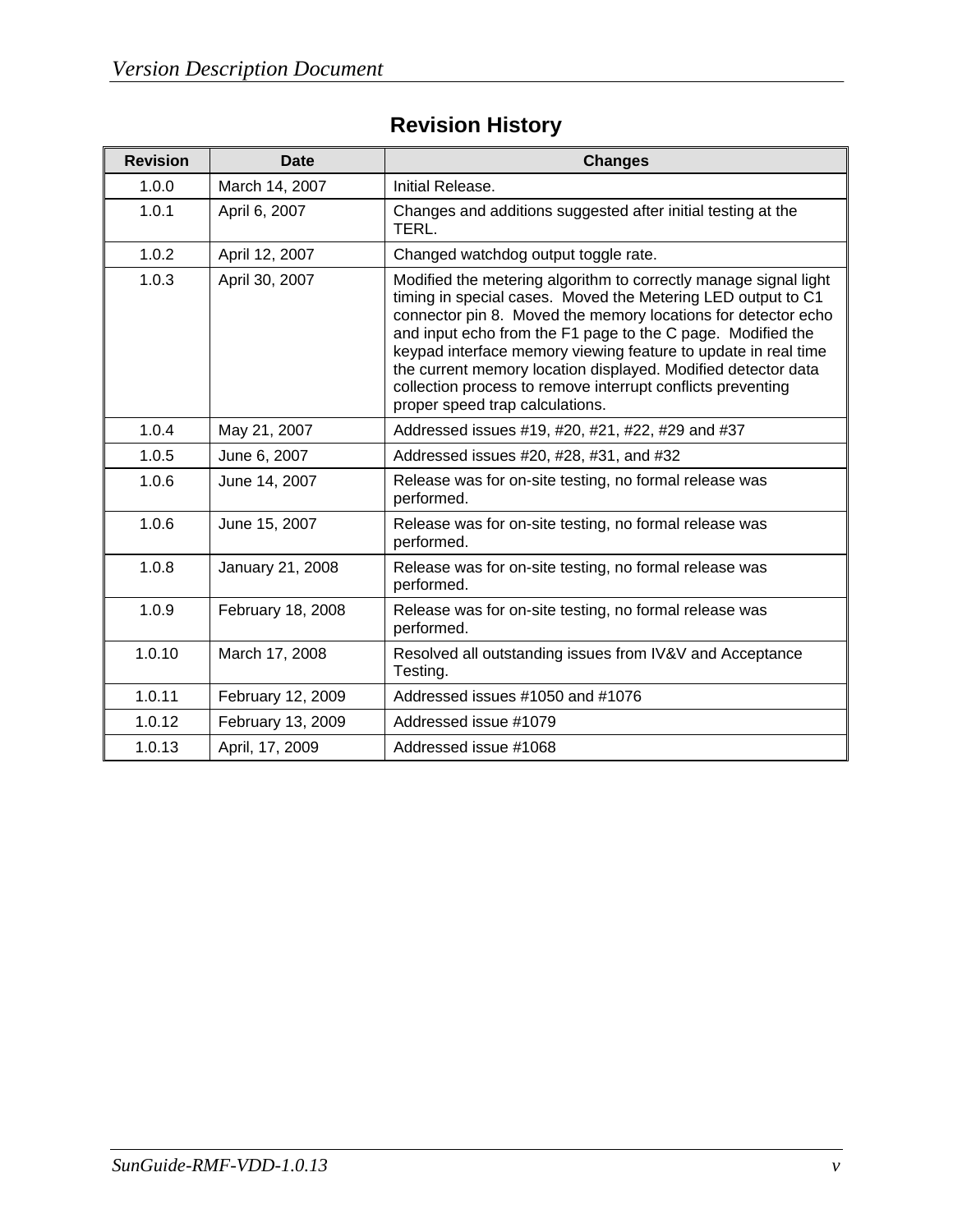## **1. Scope**

#### *1.1 Document Identification*

This document serves as the Version Description Document (VDD) for the Florida Department of Transportation (FDOT) Ramp Metering firmware.

#### *1.2 Project Overview*

The FDOT is conducting a program that is developing SunGuide<sup>®</sup> software. The SunGuide software is a set of Intelligent Transportation System (ITS) software that allows the control of roadway devices as well as information exchange across a variety of transportation agencies. The goal of the SunGuide software is to have a common software base that can be deployed throughout the State of Florida. The SunGuide software development effort is based on ITS software available from both the States of Texas and Maryland; significant customization of the software is being performed as well as the development of new software modules. The following figure provides a graphical view of the SunGuide software:



**Figure 1.1 - High-Level Architectural Concept** 

The SunGuide development effort spans approximately two years. After the development, the software will be deployed to a number of districts and expressway authorities throughout Florida and support activities will be performed.

### *1.3 Related Documents*

The following documents were used to develop this document: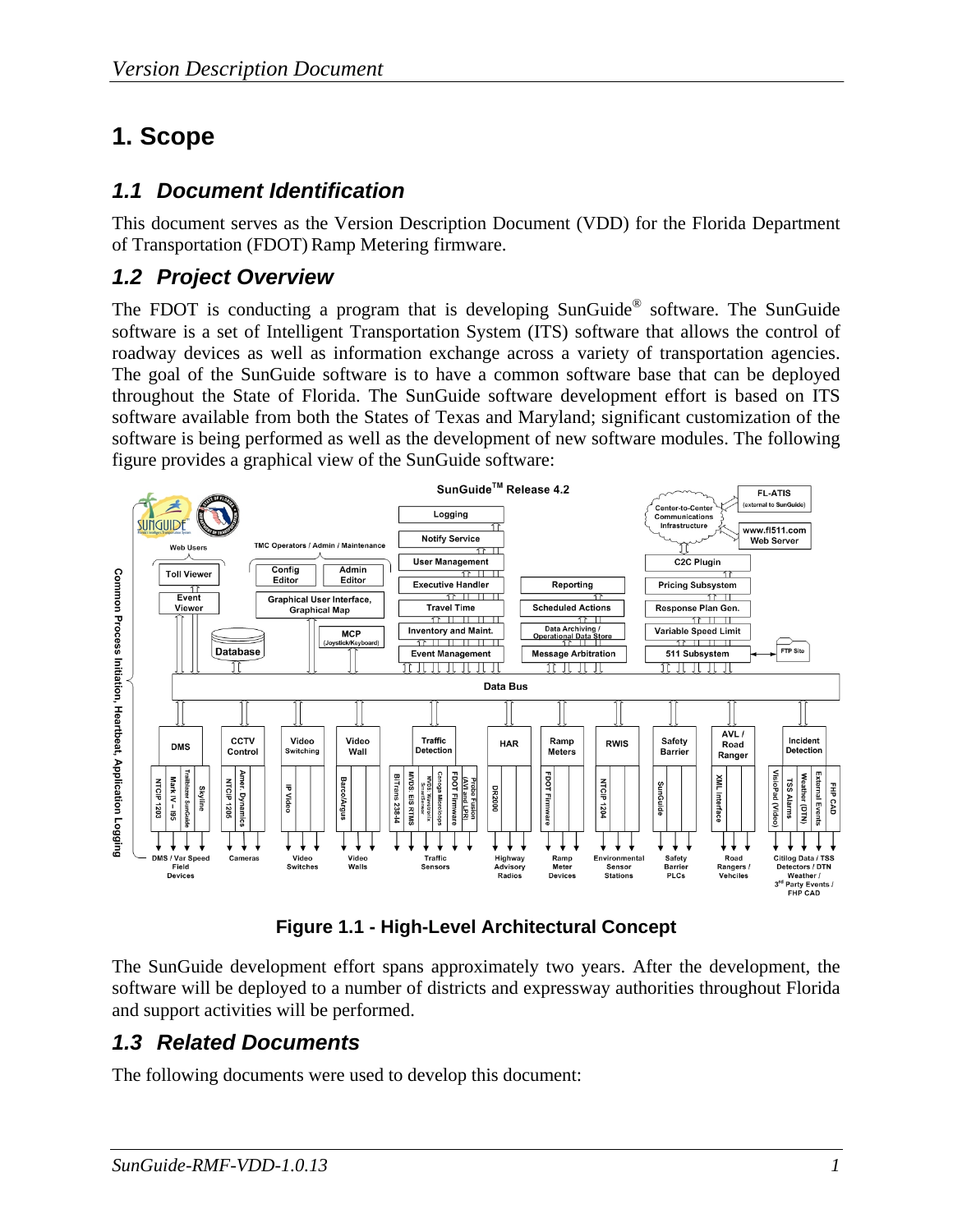- Southwest Research Institute (SwRI) Qualification Response: *Response to the Invitation to Negotiate (ITN): Statewide Transportation Management Center Software Library System, Negotiation Number: ITN-DOT-02/03-9025-RR,* SwRI Proposal No. 10-35924, dated: November 18, 2002.
- SwRI Technical Proposal: *Technical Proposal for Invitation to Negotiate (ITN): Statewide Transportation Management Center Software Library System, Negotiation Number: ITN-DOT-02/03-9025-RR,* SwRI Proposal No. 10-35924, dated: January 31, 2003.
- SwRI Cost Proposal: *Cost Proposal for Invitation to Negotiate (ITN): Statewide Transportation Management Center Software Library System, Negotiation Number: ITN-DOT-02/03-9025-RR,* SwRI Proposal No. 10-35924, dated: January 31, 2003.
- SwRI BAFO letter: *Southwest Research Institute® Proposal No. 10-35924, "Invitation to Negotiate (ITN): Statewide Transportation Management Center Software Library System", Reference: Negotiation Number: ITN-DOT-02/03-9025-RR*, dated: May 5, 2003.
- FDOT procurement document: *Invitation to Negotiate (ITN), Negotiation Number: ITN DOT-02/03-9025-RR, Statewide Transportation Management Center Software Library System*, dated: October 21, 2002.
- FDOT Scope of Services: *Statewide Transportation Management Center Software Library System: Scope of Services,* September 22, 2003.
- FDOT Requirements Document: *Statewide Transportation Management Center Software Library System: Requirements Specification,* June 3, 2003.
- Southwest Research Institute, *TMC Software Study*, November 15, 2001.
- Southwest Research Institute, *Introduction to an Operational Concept for the Florida Statewide Library*, FDOT – OCD – 1.0, March 31, 2002.
- Washington State Department of Transportation, *Ramp Meter / Data Collection User's Manual,* Version 4.47, 28 January 2005.
- World Wide Web Consortium (W3) website: http://www.w3.org.
- SunGuide Project website: http://sunguide.datasys.swri.edu.

### *1.4 Contacts*

The following are contact persons for the SunGuide software project:

- Elizabeth Birriel, ITS Central Office, elizabeth.birriel@dot.state.fl.us, 850-410-5606
- **Arun Krishnamurthy, FDOT SunGuide Project Manager,** Arun.Krishnamurthy@dot.state.fl.us , 850-410-5615
- David Chang, PBS&J Project Manager, David.Chang@dot.state.fl.us, 850-410-5622
- Khue Ngo, Senior ITS Analyst, khue.ngo@dot.state.fl.us, 850-410-5579
- Steve Dellenback, SwRI Project Manager, sdellenback@swri.org, 210-522-3914
- Robert Heller, SwRI Software Project Manager, rheller@swri.org, 210-522-3824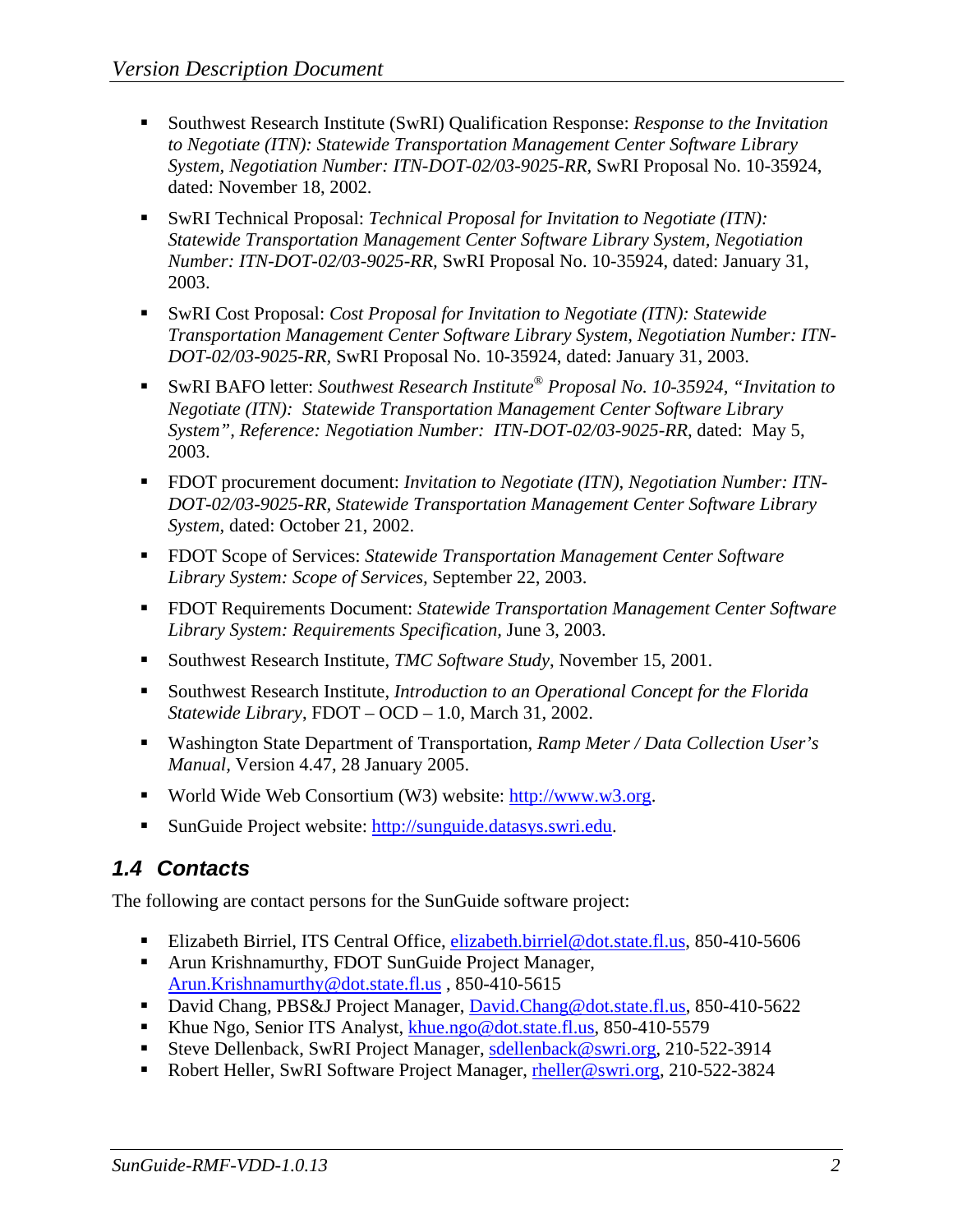## **2. Version Description**

#### *2.1 Inventory of Materials*

This version of FDOT Ramp Meter Firmware includes the following software:

- Ramp Meter Firmware V170.1.5 on erasable programmable read only memory (EPROM)
- Ramp Meter Firmware VDD

### *2.2 Inventory of Software Contents*

The FDOT Ramp Meter Firmware is composed of a single EPROM for use in a McCain 170 Traffic controller. Several Commercial-off-the-Shelf (COTS) packages were used to develop the custom firmware.

#### *2.2.1 COTS Packages*

The custom FDOT Ramp Meter firmware was developed using the following commercially available software packages and hardware tools:

- Microsoft<sup>®</sup> Windows XP Professional Version 2002 with Service Pack 2, Copyright © Microsoft Corporation 1985-2002
- Microsoft<sup>®</sup> Visual Studio 2005, Copyright © Microsoft Corporation 2005
- Idea6811 C Cross-Compiler, Version 4.4.8, Copyright © Cosmic Software 2005
- Zap 68HC11 Simulator, Kernel Version V3.72c and Processor Version P2.0a, Copyright © Cosmic Software 2002
- Nohau Seehau EMUL68-PC, Version 8.0310B, Copyright 2006 Nohau Corporation
- Nohau 68HC11 In-Circuit Emulator: POD-11FE-PGA-4.0, EMUL-PC/BOX-HSP, and EMUP68-PC/PGA88-PLCC68

#### *2.2.2 FDOT Ramp Meter Custom Software*

The custom software developed for the FDOT Ramp Meter system includes firmware developed for the 68HC11 microcontroller-based McCain 170 Traffic Controller.

### *2.3 Software Changes*

The following patches are included in this Release(1.0.13):

1. Fixed issue with controller not ending metering when transitioning to Local mode. (Issue 1068).

The following patches are included in Release (1.0.12):

1. Modified long stop logic to not include the green part of the cycle in the timeout (Issue 1079).

The following patches are included in Release (1.0.11):

- 1. Fixed issue where controller locked when started without communication (Issue 1050).
- 2. Modified the logic for handling the short stop condition (Issue 1076).

The following patches are included in Release (1.0.10):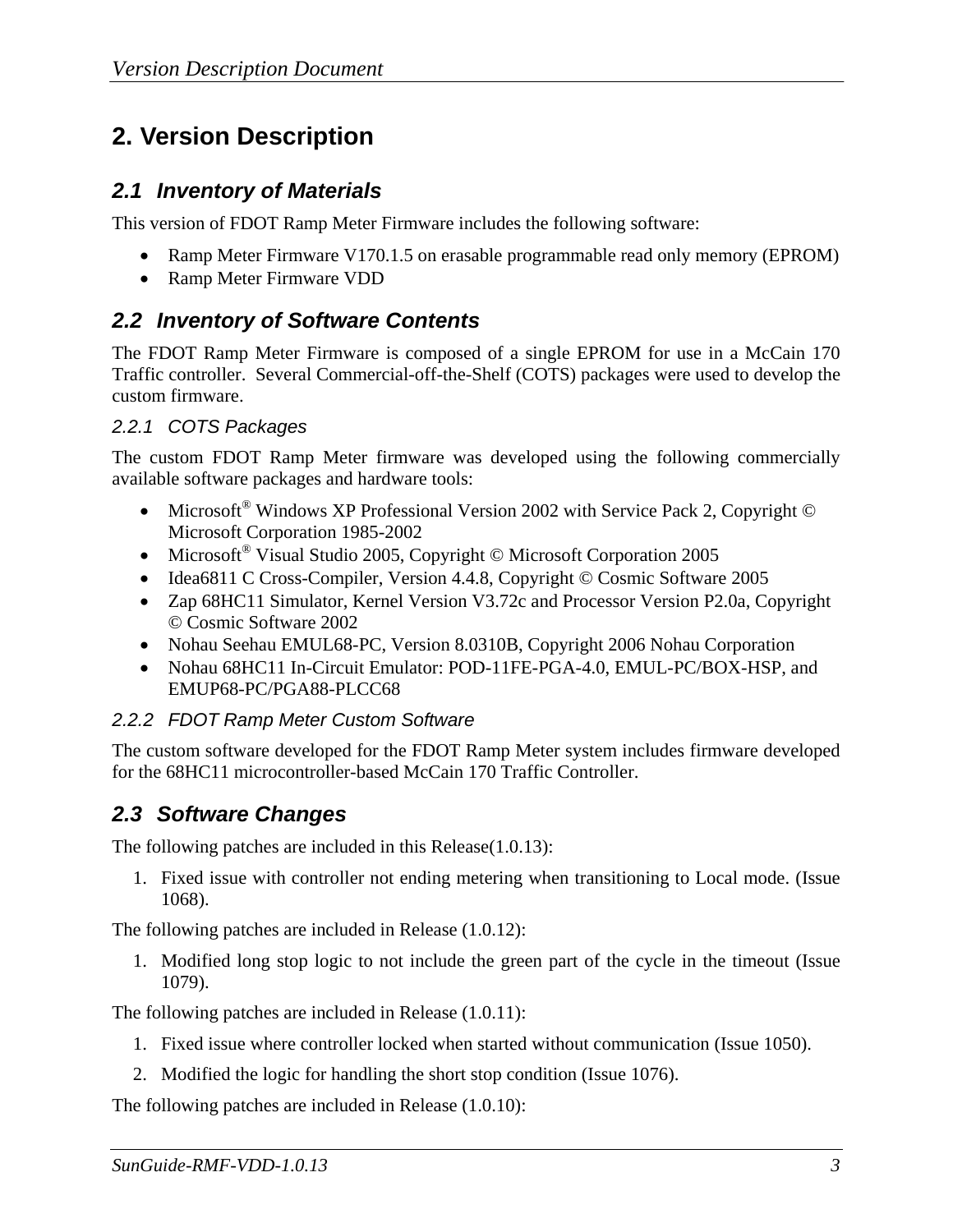This release of the VDD covers the changes for interim testing releases and the current release (V170.1.10).

Patches associated with version V170.1.10 of the RM firmware. Issue numbers were reallocated in December 2008 to provide clearer status reporting:

- 1. Modified volume adjust algorithm to properly calculate adjustment value (Issue 2).
- 2. Modified metering behavior to stop metering on both lanes in a multi-lane metering mode (Issue 7).
- 3. Corrected behavior of metering algorithms to enter TOD metering when in a comm. loss scenario (Issue 9).
- 4. Corrected Advanced Queue and Queue Override algorithms that resulted in erratic adjustment values (Issue 1).
- 5. Modified long stop operation to ensure 1.5 second minimum green, (Issue: 3).
- 6. Corrected status reporting to ensure ERD message information is requested by the driver  $(Issue 4)$ .
- 7. Added functionality to data entry that blanks previous data on display upon first key stroke of data entry (Issue 8).
- 8. Modified behavior of controller initialization to include a detector reset instead of a digital input state change (Issue 15).

The following patches were included in Release (1.0.4):

This release of the VDD covers the changes for both the interim release of the RM firmware (V170.1.4 on 05/21/2007) and the current release (V170.1.5).

Patches associated with version V170.1.5 of the RM firmware:

- 1. Modified the detector activation counting and speed trap processing in the interrupt function to optimize the speed calculation (Issue 31).
- 2. Corrected a latent deficiency in the metering code that caused erratic queue adjustments when more than one ramp in use (Issues 28 and 32).
- 3. Changed behavior of demand detector failure to stop metering on affected lane only (Issue 20).

Patches associated with version V170.1.4 of the RM firmware:

- 1. Modified the display update function to blank the display if no key pressed for a period of 30 minutes; display is reactivated by pressing any key (Issue 29).
- 2. Modified the initialization sequence to prevent the cabinet monitor from tripping on software reset (Issue 37).
- 3. Changed metering passage detector counting to use activations instead of releases (Issue 19).
- 4. Changed behavior of demand detector failure to stop metering on all lanes (Issue 20).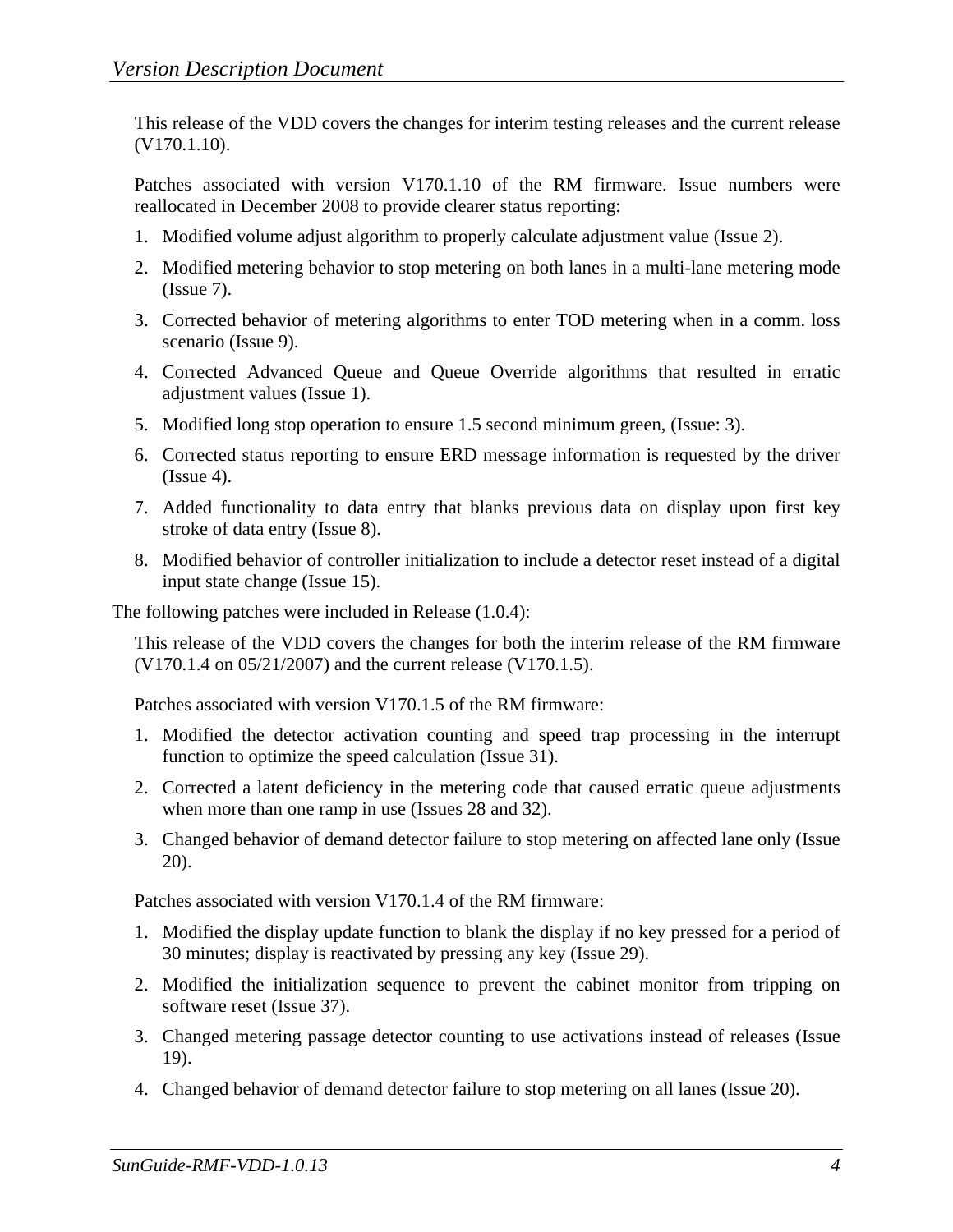5. Moved monitoring of queue, demand, and passage detectors out of metering code to allow implementation of automatic recovery from detector failures (Issues 21 and 22).

The following patches were included in Release 1.0.3:

- 1. Changed the detector look-up function to use the total number of detectors rather than the active number of detectors, which prevented the metering algorithm from getting correct detector definitions in certain cases.
- 2. Modified the metering algorithm to allow stop metering when there is no demand detector activity.
- 3. Swapped the outputs used for the Metering LED and Signal Light 3 Yellow so that the Metering LED is output on C1 connector pin 8.
- 4. Moved the memory locations for detector echo and input echo from the F1 memory page to the C memory page.
- 5. Modified the keypad interface memory viewing feature to update in real time the current memory location displayed.

The following patch was included in Release 1.0.2:

1. The firmware was modified to toggle the watchdog digital output (C1 connector pin 103) every 100 milliseconds as required to prevent the cabinet monitor from tripping.

The following patches (enhancements) were included in Release 1.0.1:

- 1. The firmware was modified to toggle the watchdog digital output (C1 connector pin 103) every one second as required to prevent the cabinet monitor from tripping.
- 2. The firmware was modified to update the day of week value in the TOD table when the date/time value is modified via the keypad interface. This enables local metering when not connected to a central computer.
- 3. The firmware was modified to provide for memory navigation via designated movement keys (increase row, decrease row, increase column, decrease column) when accessing the memory pages via the keypad display.
- 4. The firmware was modified to provide an additional keypad display mode for viewing arbitrary memory locations.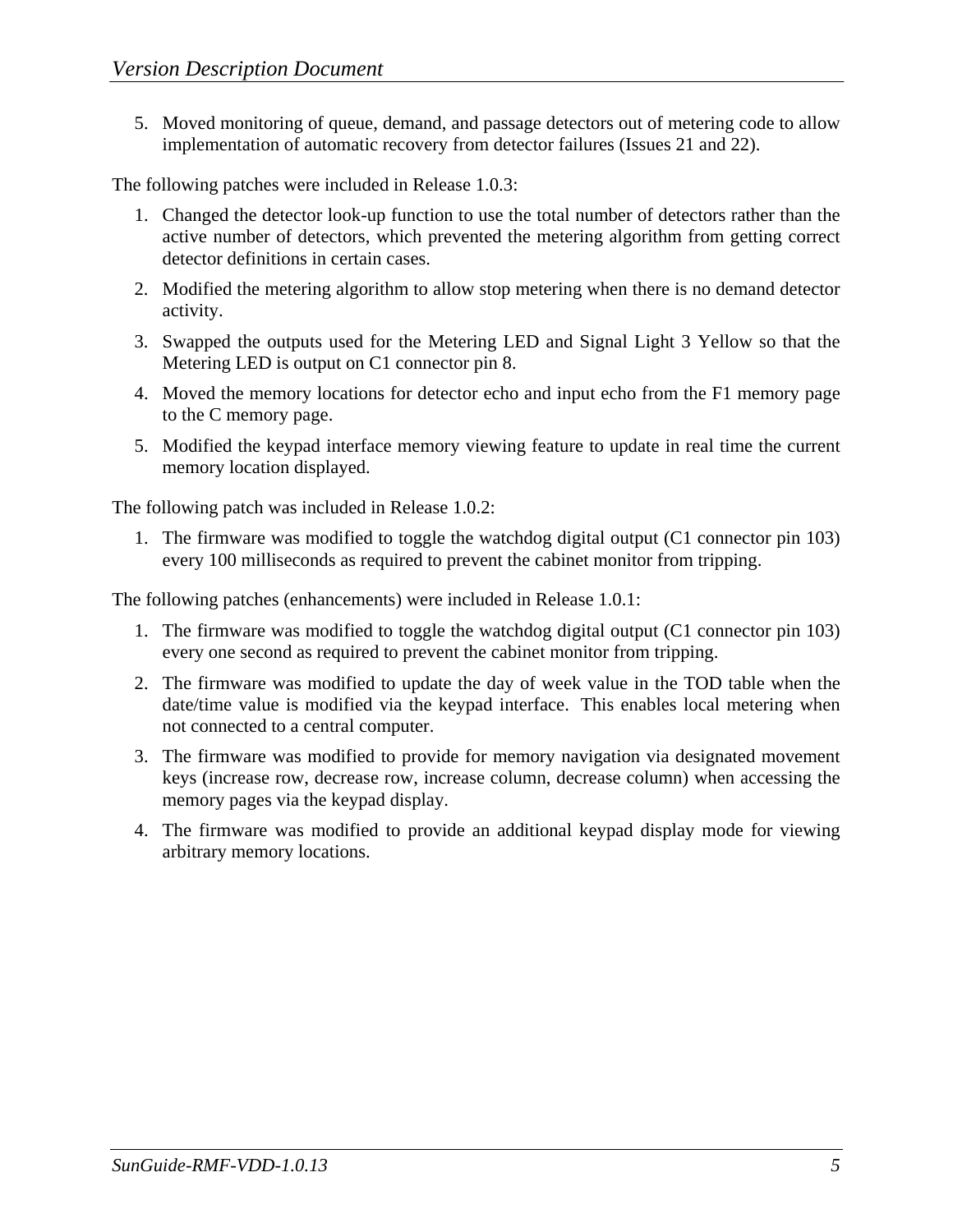## **3. FDOT Ramp Meter Firmware Installation**

### *3.1 Preparing FDOT Ramp Meter Controllers*

The following steps need to be performed to install the FDOT Ramp Meter firmware:

- Power off the Ramp Meter Controller.
- Ensure proper grounding to prevent static discharge damage to the control components.
- Open the controller front panel, remove the Central Processing Unit (CPU) card and place on a static-controlled surface.
- Remove the existing external Read Only Memory (ROM) device from the card.

#### *3.2 Application Installation*

The FDOT Ramp Meter Firmware EPROM is installed into the external ROM socket of control CPU card. Since the ROM socket can accept devices with a greater memory capacity than the 32 Kbyte device used for the Ramp Meter firmware, the installer must be careful to correctly orient the EPROM and place it in the proper location on the socket. Figure 3.1 shows the entire control CPU card and Figure 3.2 shows a close-up of the ROM socket (with EPROM labeled "HC11 Ramp Meter" installed), CPU and the Real-time clock module.



**Figure 3.1 - Controller CPU Card**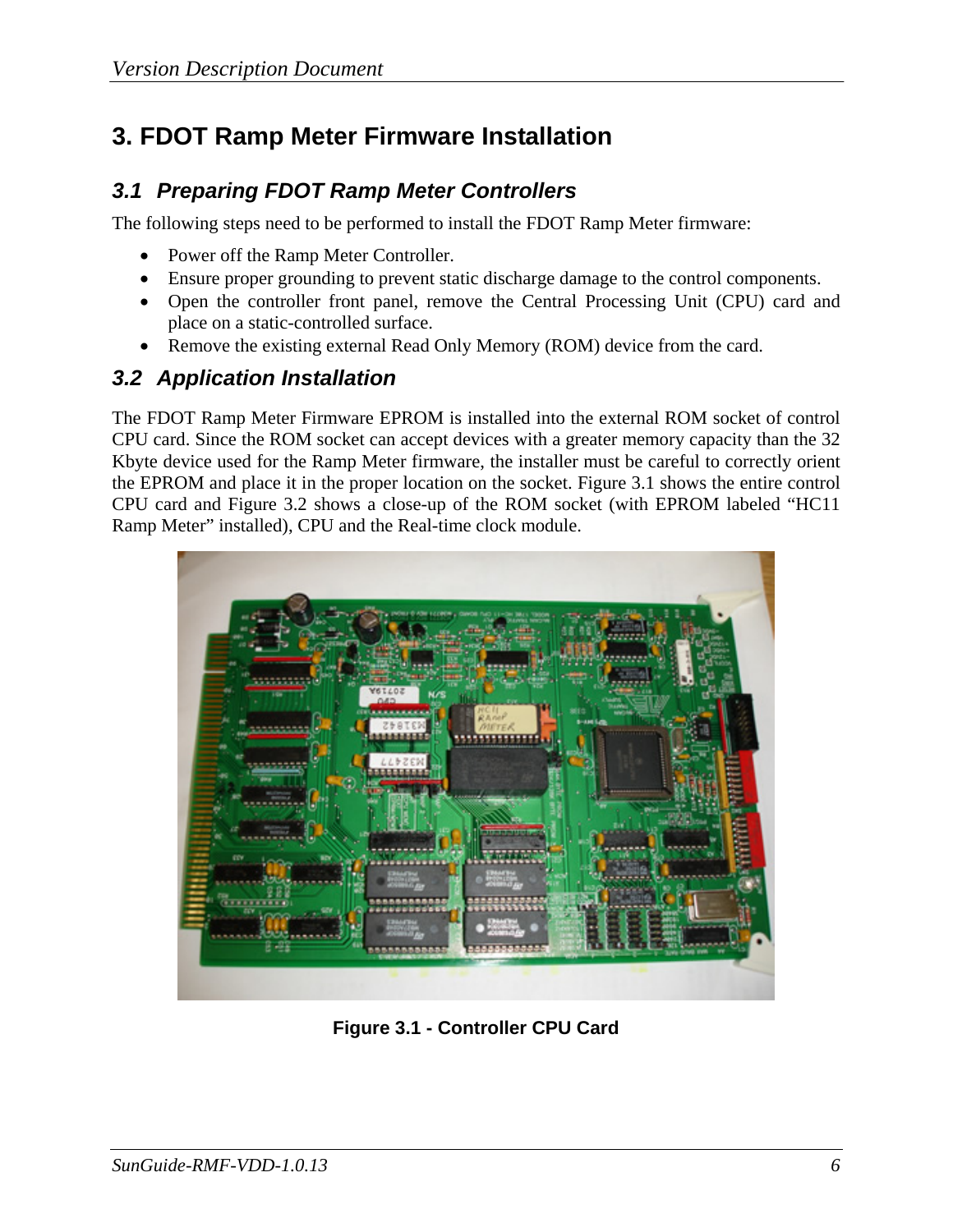

**Figure 3.2 - EPROM Close-up** 

### *3.3 Configuration*

The FDOT Ramp Meter firmware has a number of configurable parameters that are used to define the functioning of the ramp meter controller. The names and default values for these parameters are contained in the *ProtocolConfig.xml* extensible markup language file included with the SunGuide Ramp Meter Subsystem software source code.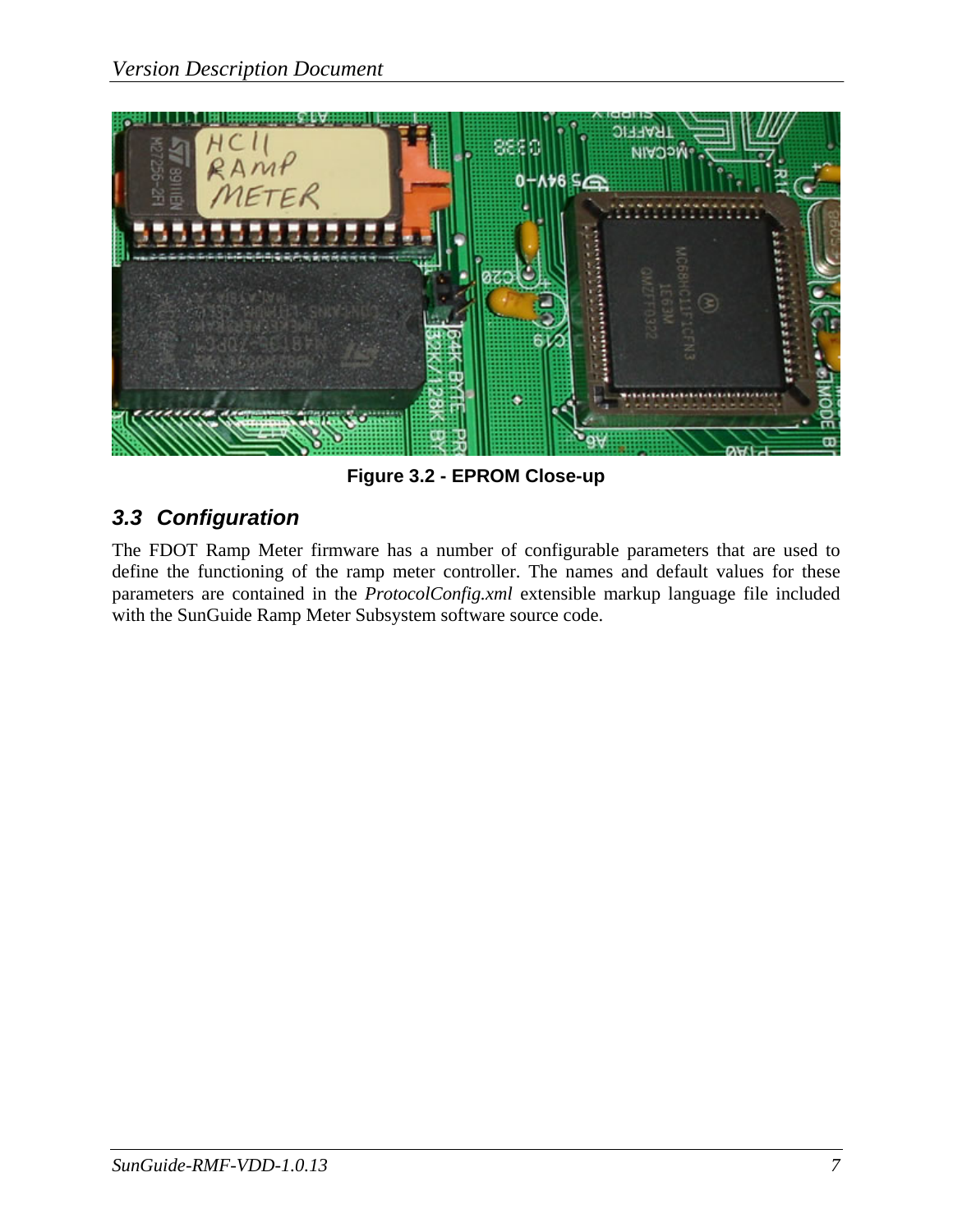## **4. Source Code Installation (For Development Purposes)**

Installation of the FDOT Ramp Meter Firmware includes both installation of the COTS tools and FDOT Ramp Meter custom source code on the host platform for software development and installation of the programmed ROM device in the Ramp Meter controller.

#### *4.1 Installation on Development Platform*

In order to modify the FDOT Ramp Meter Firmware custom software, it is necessary to install the COTS development tools and the source code for the FDOT Ramp Meter Firmware.

#### *4.1.1 COTS Development Tools Installation*

Microsoft<sup>®</sup> Windows XP Professional is installed on the development workstation using the operating system setup utility. When installation is complete, Microsoft® Windows XP Service Pack 2 is applied.

Microsoft® Visual Studio 2005 is installed on the development workstation using the compiler setup utility. The C++ component should be installed at a minimum. While the Visual Studio package was used for most of the source file editing, its use is completely optional.

The Idea6811 C Cross-Compiler, Version 4.4.8, is installed on the development workstation using the included setup utility.

The Zap 68HC11 Simulator, Kernel Version V3.72c and Processor Version P2.0a, is installed on the development workstation using the included setup utility. The simulator is an optional tool that is not needed for firmware source editing or binary code generation.

#### *4.1.2 FDOT Ramp Meter Custom Software*

The source files for the FDOT Ramp Meter custom software must be installed on the development system in order to be modified or rebuilt.

#### **4.1.2.1 Source Code Installation**

The FDOT Ramp Meter source code is installed on the development system by copying it from the distribution CD to the development system using Windows Explorer. Because the relative paths to the source code and support files are stored in the Visual Studio workspace and project files used to build the software components, the source files must be copied to the development system with the directory structure intact.

To install the source code on a development workstation, create a destination directory on the development system named **Projects\SunGuide\Source\Rms\Firmware**, and copy the entire contents of the **\Source** directory on the distribution CD to the destination directory on the development system.

#### **4.1.2.2 Build Instructions**

The software components that make up the FDOT Ramp Meter firmware are described in Section 2.2.2. Each component was built using the Integrated Development Environment that accompanies Microsoft<sup>®</sup> Visual Studio 2005 to ensure all source files are installed. A Microsoft<sup>®</sup> Visual Studio 2005 solution file *(.sln*) is provided on the distribution CD for building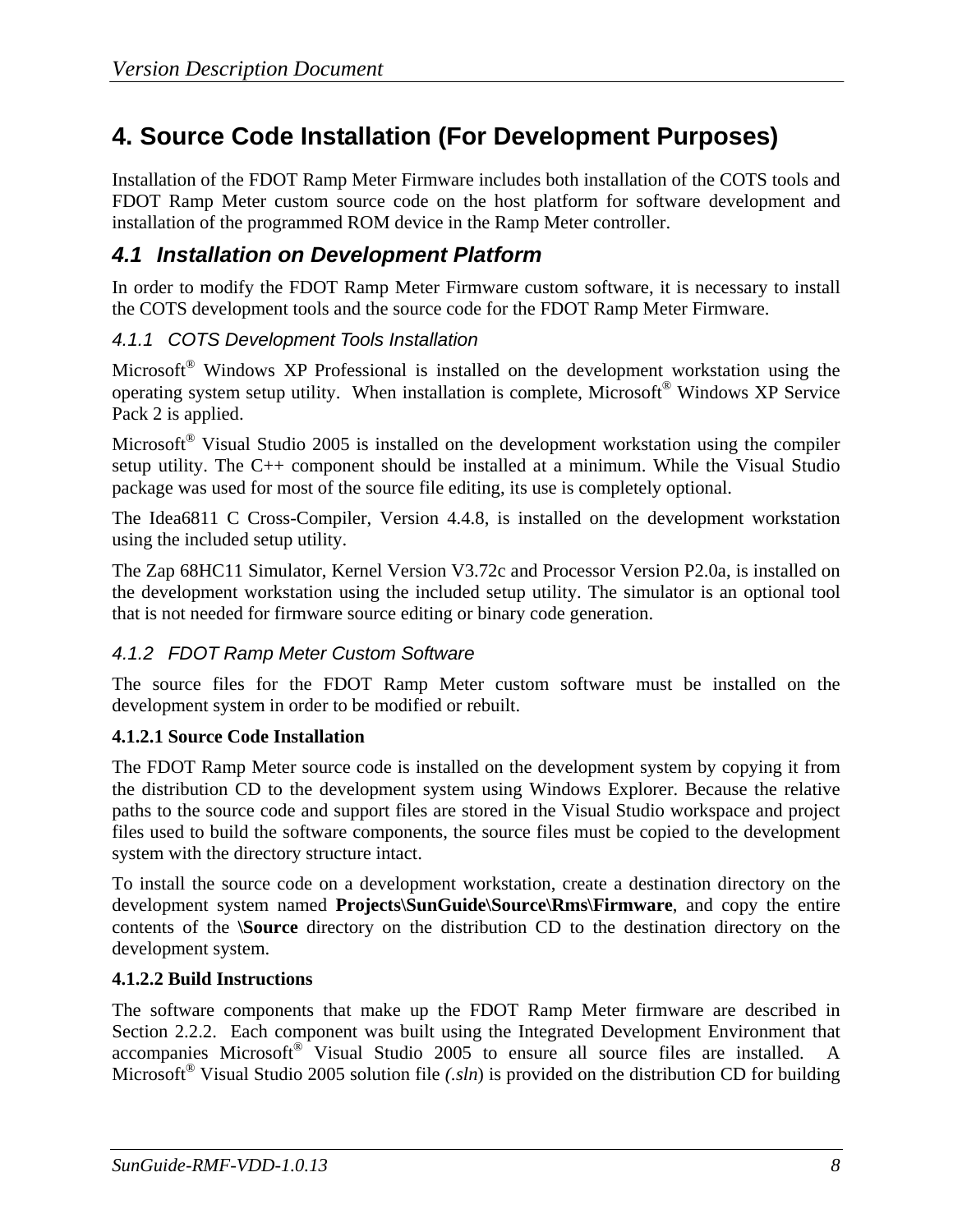each component of the FDOT Ramp Meter Firmware system. Prior to building software components you must:

- Install the COTS development tools as described in Section 4.1.1.
- Install the FDOT Ramp Meter Firmware source code as described in Section 4.1.2.1.

#### **4.1.2.2.1 Building the Components**

The definition files for the Ramp Meter Firmware component described in Section 2.2.2 are listed in the following table.

| <b>Definition File</b> | <b>Purpose</b>                                                                                 |
|------------------------|------------------------------------------------------------------------------------------------|
| RampMeterHC11.sln      | VS 2005 solution file. Defines project content for                                             |
|                        | Visual Studio editing.                                                                         |
| RampMeterHC11.prj      | Cosmic cross-compiler project file. Defines project                                            |
|                        | content for the cross-compiler.                                                                |
| RampMeterHC11.lkf      | Cosmic link definition file. Defines the object files<br>used to build the linker output file: |
|                        | RampMeterHC11.s19.                                                                             |

To build the components the following steps are performed:

- 1. Start the Cosmic cross-compiler (**Start->Program Files->Cosmic Tools->CXHC11- >CXHC11**). From the **Project** menu, select the **Load** menu item to display the **Open Project** dialog. Select the project file for the firmware, located in the folder **Projects\SunGuide\Source\Rms\Firmware\HC11**.
- 2. From the **Build** menu, select the **Rebuild All** menu item to compile and link the firmware project.
- 3. Load the Motorola S-Record file generated by the linker into an appropriate ROM device programmer and program the device.

### *4.2 Installation on Target System*

The following steps are used to install the FDOT Ramp Meter firmware:

- Power off the Ramp Meter Controller.
- Ensure proper grounding to prevent static discharge damage to the control components.
- Open the controller front panel, remove the CPU card and place on a static-controlled surface.
- Remove the existing external ROM device from the card.
- Place the ROM device programmed with the FDOT Ramp Meter Firmware in the external ROM socket.
- Return the CPU card to the controller.